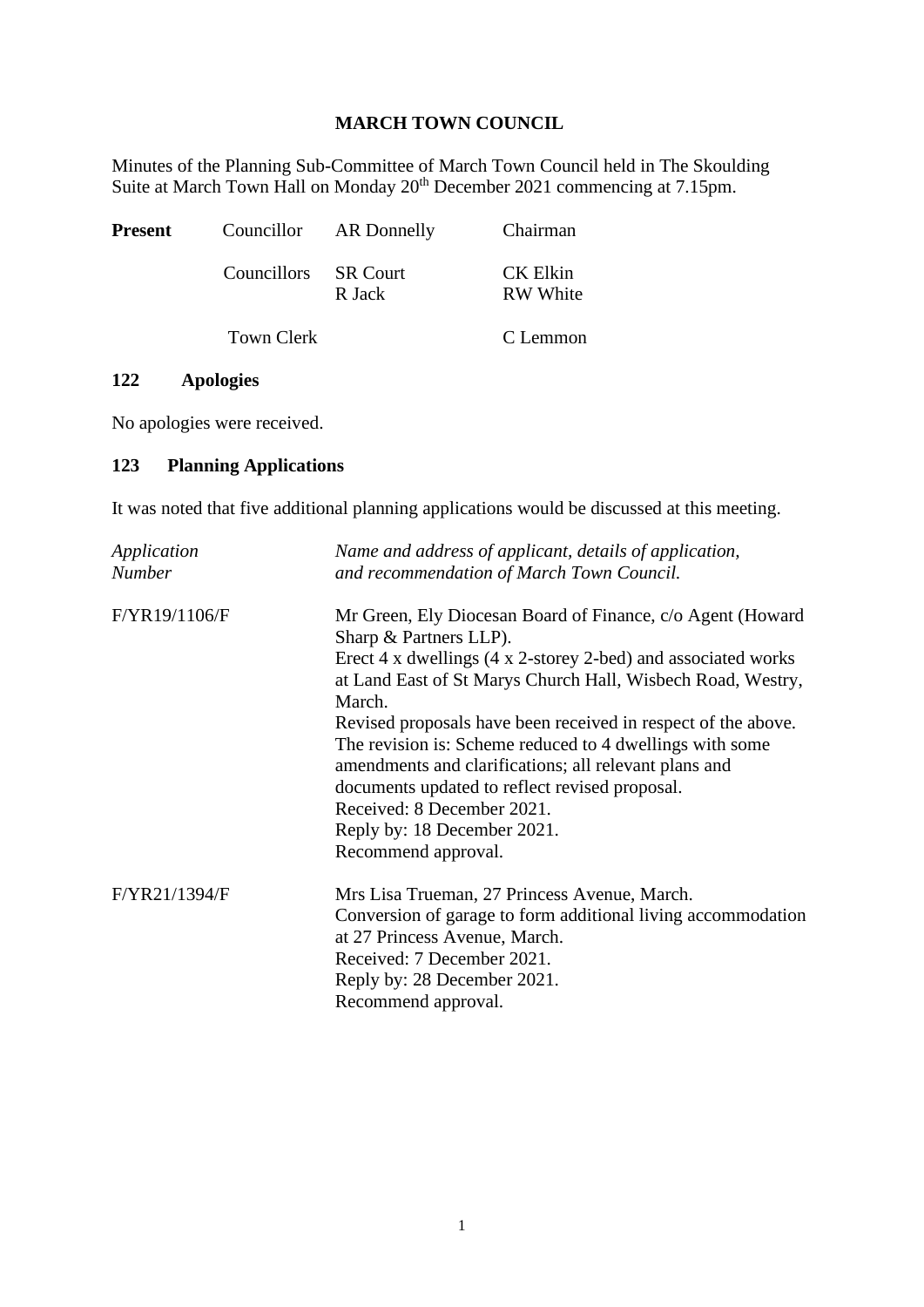| F/YR21/1395/F | Mrs Michelle Palmer, Snedwod, Bedrock Cattery, Burrowmoor<br>Road, March.<br>Erect 2 x polytunnel and 1 x agricultural storage building at<br>Land South of Pear Tree Farm, Cross Road, March.<br>Received: 7 December 2021.<br>Reply by: 28 December 2021.<br>Since he is a friend of the applicant, Councillor White declared<br>a personal interest and took no part in the discussions relating<br>to this application.<br>Recommend approval. |
|---------------|----------------------------------------------------------------------------------------------------------------------------------------------------------------------------------------------------------------------------------------------------------------------------------------------------------------------------------------------------------------------------------------------------------------------------------------------------|
| F/YR21/1413/F | Mr John McKay, 160 Burrowmoor Road, March.<br>Erect a single-storey rear extension, conversion of loft to form<br>additional living accommodation, insertion of 3 x dormers to<br>front elevation and erect detached garden room/store to existing<br>dwelling at 160 Burrowmoor Road, March.<br>Received: 8 December 2021.<br>Reply by: 29 December 2021.<br>Recommend approval.                                                                  |
| F/YR21/1430/F | Mr S Pilbrow, Green Oaks, Imberhorne Lane, East Grinstead.<br>Erect a 2-storey block of offices at 25 Broad Street, March.<br>Received: 10 December 2021.<br>Reply by: 31 December 2021.<br>Recommend approval.                                                                                                                                                                                                                                    |
| F/YR21/1431/F | Mr & Mrs J Rowlands, 58 Upwell Road, March.<br>Erect a 2-storey side and single-storey rear extensions to<br>existing dwelling at 58 Upwell Road, March.<br>Received: 10 December 2021.<br>Reply By: 31 December 2021.<br>Recommend approval.                                                                                                                                                                                                      |
| F/YR21/1438/F | Mr & Mrs Keenoy, 93 Elwyn Road, March.<br>Erect a rear extension (part single, part 2-storey) to existing<br>dwelling involving demolition of existing kitchen at 93 Elwyn<br>Road, March.<br>Received: 13 December 2021.<br>Reply by: 3 January 2022.<br>Recommend approval.                                                                                                                                                                      |
| F/YR21/1454/F | Mrs Mavis Arnold, 18 Olivers Way, March.<br>Erect a single-storey rear extension to existing dwelling at 18<br>Olivers Way, March.<br>Received: 9 December 2021.<br>Reply by: 30 December 2021.<br>Recommend approval.                                                                                                                                                                                                                             |